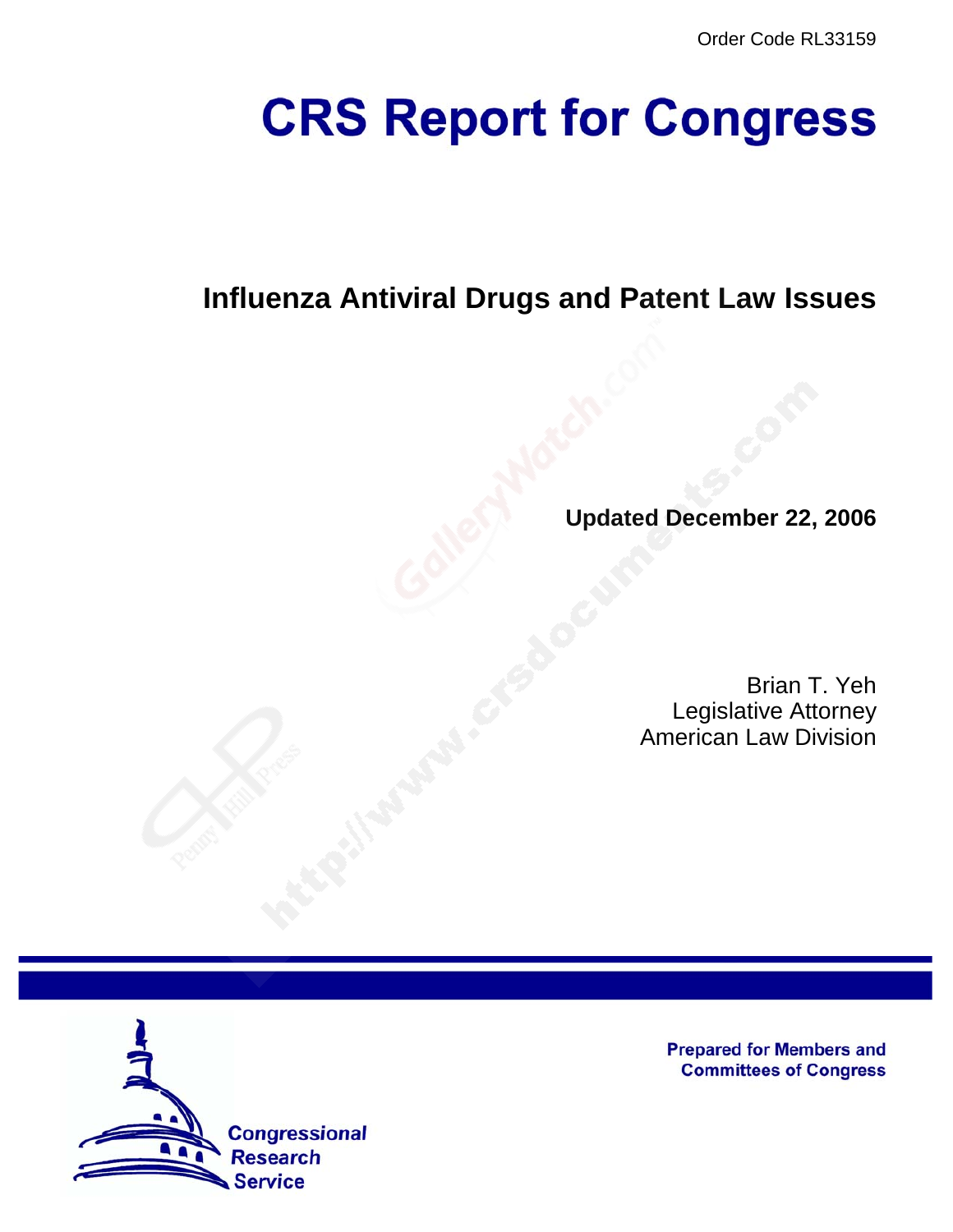### Influenza Antiviral Drugs and Patent Law Issues

### **Summary**

The potential for a worldwide influenza pandemic caused by bird flu has generated public interest in the availability and affordability of influenza antiviral medications such as the prescription drug Tamiflu. The possibility of a pandemic flu outbreak has contributed to a surge in orders for Tamiflu, as countries attempt to stockpile sufficient countermeasures. Initially, there was considerable concern that the owner of the exclusive right to manufacture the patented drug, the Swiss pharmaceutical company Roche, Inc., lacked the production capacity to meet the needs of these governments worldwide. In response to the heightened demand for the drug, as well as bowing to pressure from world leaders, politicians, and health officials, Roche boosted Tamiflu production in 2006 by signing agreements with more than 15 external contractors in 10 different countries to manufacture the drug. In addition, Roche has donated "rapid response" supplies of Tamiflu to the World Health Organization for establishing regional stockpiles to contain or slow the spread of a pandemic.

This report identifies and analyzes the patent law aspects of the avian influenza drug situation. First, the report explains the role that patent rights play in affecting the availability of Tamiflu. Second, the report examines options for increasing the drug's production, including the possibility of governments abrogating Roche's patent rights by issuing compulsory licenses to other drug companies to manufacture generic versions of Tamiflu without Roche's consent. Such option is available to countries under the Trade-Related Aspects of Intellectual Property (TRIPS) Agreement, a component of the treaties that created the World Trade Organization (WTO) in 1995. The U.S. government's authority to declare compulsory licenses is Section 1498(a) of Title 28 of the U.S. Code. It is contended that such suspension of Roche's patent rights to Tamiflu are necessary to mass produce the drug to meet the enormous demand, but this proposition has been challenged. Other legal mechanisms to increase the supply of, and lower the price for, Tamiflu include voluntary licensing agreements with other pharmaceutical companies.

This report will be updated as events warrant.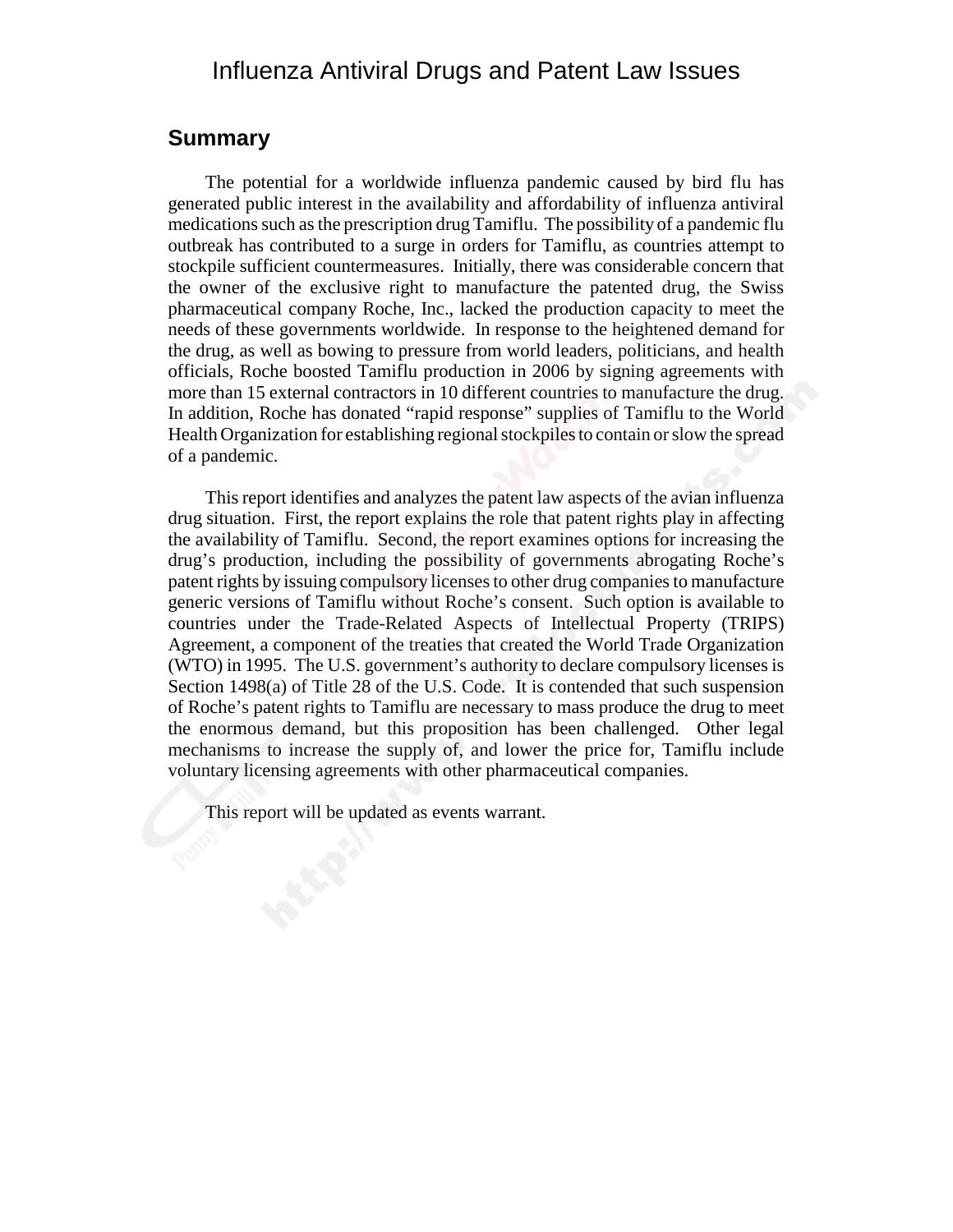### **Contents**

| <b>Legal Options</b> |  |  |
|----------------------|--|--|
|                      |  |  |
|                      |  |  |
|                      |  |  |
|                      |  |  |
|                      |  |  |
|                      |  |  |
|                      |  |  |
|                      |  |  |
|                      |  |  |
|                      |  |  |
|                      |  |  |
|                      |  |  |
|                      |  |  |
|                      |  |  |
|                      |  |  |
|                      |  |  |
|                      |  |  |
|                      |  |  |
|                      |  |  |
|                      |  |  |
|                      |  |  |
|                      |  |  |
| <b>Processity</b>    |  |  |
|                      |  |  |
|                      |  |  |
|                      |  |  |
|                      |  |  |
|                      |  |  |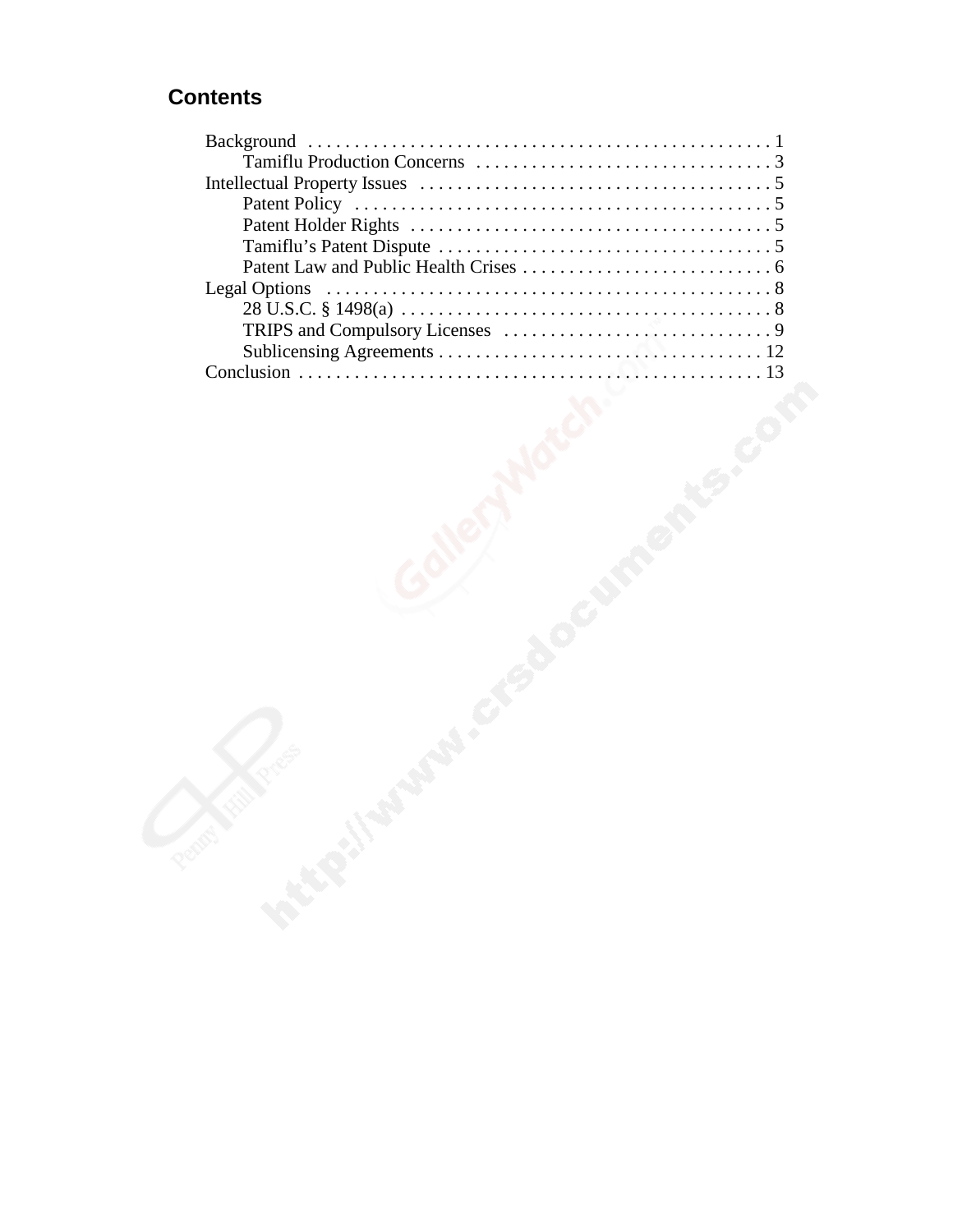### Influenza Antiviral Drugs and Patent Law Issues

### **Background**

Avian influenza, or "bird flu," is a contagious virus that normally infects only birds but occasionally crosses the species barrier to infect humans.<sup>1</sup> In 1997, a particular strain of avian influenza, the H5N1 virus, infected 18 people in Hong Kong, killing 6 of them.<sup>2</sup> Since mid-2003, more than 258 human H5N1 cases have been diagnosed worldwide, causing more than 154 deaths.<sup>3</sup> According to the World Health Organization, of the few avian influenza viruses that have crossed the species barrier to infect humans, the H5N1 virus has caused the largest number of cases of severe disease and death in humans.<sup>4</sup>

The H5N1 virus is alarming because, if it mutates into a form that easily infects many humans, it has the potential to cause a deadly "pandemic,"5 or a global disease outbreak in humans. In the 20th century, there were three pandemics, in 1918, 1957 and 1968, that killed millions of people worldwide.<sup>6</sup> On November 1, 2005, President George W. Bush issued a letter to the American public in which he described the "National Strategy for Pandemic Influenza," the federal government's plan to address the potential outbreak of avian influenza. In this letter, the president stated:

It is impossible to know whether the currently circulating H5N1 virus will cause a human pandemic. The widespread nature of H5N1 in birds and the likelihood of mutations over time raise our concerns that the virus will become

4 World Health Organization, *Avian Influenza Frequently Asked Questions,* at [http://www.who.int/csr/disease/avian\_influenza/avian\_faqs/en/index.html#present].

<sup>&</sup>lt;sup>1</sup> For more detailed information concerning avian influenza, see CRS Report RS21747, *Avian Influenza: Agricultural Issues,* by Jim Monke.

<sup>2</sup> U.S. Dep't of Health & Human Servs., *Avian Influenza (Bird Flu),* at [http://www.pandemicflu.gov/general/avian.html].

<sup>3</sup> World Health Organization, *Cumulative Number of Confirmed Human Cases of Avian Influenza A/(H5N1) Reported to WHO,* November 29, 2006, *at* [http://www.who.int/csr/ disease/avian\_influenza/country/cases\_table\_2006\_11\_29/en/index.html].

 $<sup>5</sup>$  An influenza pandemic "occurs when a new influenza virus emerges for which people have</sup> little or no immunity, and for which there is no vaccine. The disease spreads easily person-to-person, causes serious illness, and can sweep across the country and around the world in very short time." U.S. Dep't of Health & Human Servs., *General Information About Pandemic Flu*, at [http://www.pandemicflu.gov/general/index.html].

<sup>6</sup> Gardiner Harris, *Bush Offers Strategy to Prepare for a Vast Flu Epidemic,* N.Y. TIMES, Nov. 2, 2005, at A20.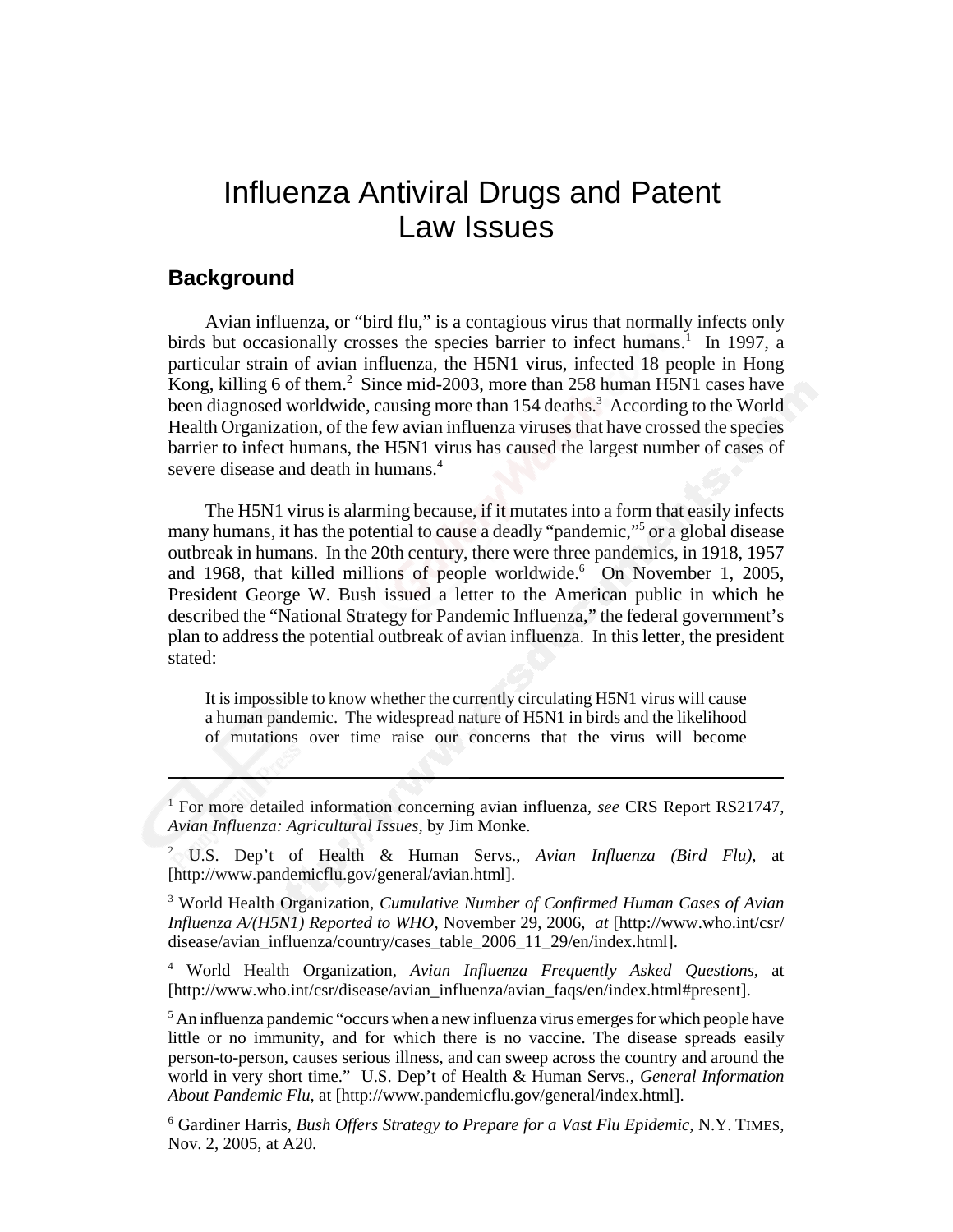transmissible between humans, with potentially catastrophic consequences. If this does not happen with the current H5N1 strain, history suggests that a different influenza virus will emerge and result in the next pandemic.<sup>7</sup>

This fear of a global flu pandemic has compelled many countries to prepare for the threat by stockpiling antiviral drugs<sup>8</sup> and attempting to develop vaccines against the disease.<sup>9</sup> President Bush explained that these countermeasures are "the foundation of our [influenza virus] infection control strategy."10 The President's plan proposes to spend \$1 billion to build a national reserve of antiviral medications such as Tamiflu and Relenza.<sup>11</sup> As of November 2006, the nation's "Strategic National Stockpile" (SNS) contained 16 million courses of antiviral medications, with 50 million courses anticipated to be warehoused by the end of 2008.<sup>12</sup> U.S. Health and Human Services (HHS) Secretary Michael Leavitt has explained that the "ultimate goal is to stockpile sufficient quantities of antiviral drugs to treat 25% of the U.S. population."<sup>13</sup> Several bills were introduced in the  $109<sup>th</sup>$  Congress that directly

<sup>9</sup> A vaccine is administered before humans are exposed to a disease and prevents initial infection. There is no vaccine currently commercially available to protect against the human strain of the H5N1 virus, although several are in development and clinical trials. *See* Nat'l Inst. of Allergy & Infectious Diseases, Nat'l Inst. of Health, Questions *and Answers: H5N1 Avian Flu Vaccine Trials, at* [http://www3.niaid.nih.gov/news/newsreleases/ 2005/H5N1QandA.htm].

<sup>10</sup> *National Strategy, supra* note 7. For more information concerning federal and state government plans to cope with pandemic influenza, *see* CRS Report RL33145, *Pandemic Influenza: Domestic Preparedness Efforts,* by Sarah A. Lister.

11 Harris, *supra* note 6.

<sup>12</sup> DEP'T OF HEALTH & HUMAN SERVS., PANDEMIC PLANNING UPDATE III 9 (Nov. 13, 2006), *at* [http://www.pandemicflu.gov/plan/pdf/panflureport3.pdf].

13 U.S. Dep't of Health & Human Servs., *HHS Assists States With Antiviral Drug Purchases,* June 30, 2006, *available at* [http://www.hhs.gov/news/press/2006pres/ 20060630.html].

<sup>7</sup> The White House, National Strategy for Pandemic Influenza, President's Letter, *at* [http://www.whitehouse.gov/homeland/pandemic-influenza.html] (hereinafter *National Strategy*).

<sup>&</sup>lt;sup>8</sup> Antiviral drugs may be used to reduce flu symptoms in persons infected with the virus, but these drugs do not provide a cure. These drugs have the potential of reducing transmission of the influenza virus or even preventing infection, under certain circumstances. DEP'T OF HEALTH & HUMAN SERVS., PANDEMIC PLANNING UPDATE III 9 (Nov. 13, 2006), *at* [http://www.pandemicflu.gov/plan/pdf/panflureport3.pdf]. However, some have raised concerns that the mass administration of antiviral drugs to *healthy* people for prophylactic purposes could hasten the bird flu virus developing a resistance to the drugs. World Health Organization, *Antivirals Drugs: Their Role During A Pandemic* (Nov. 2005), at [http://www.who.int/csr/disease/avian\_influenza/antivirals2005\_ 11\_3/en/index.html].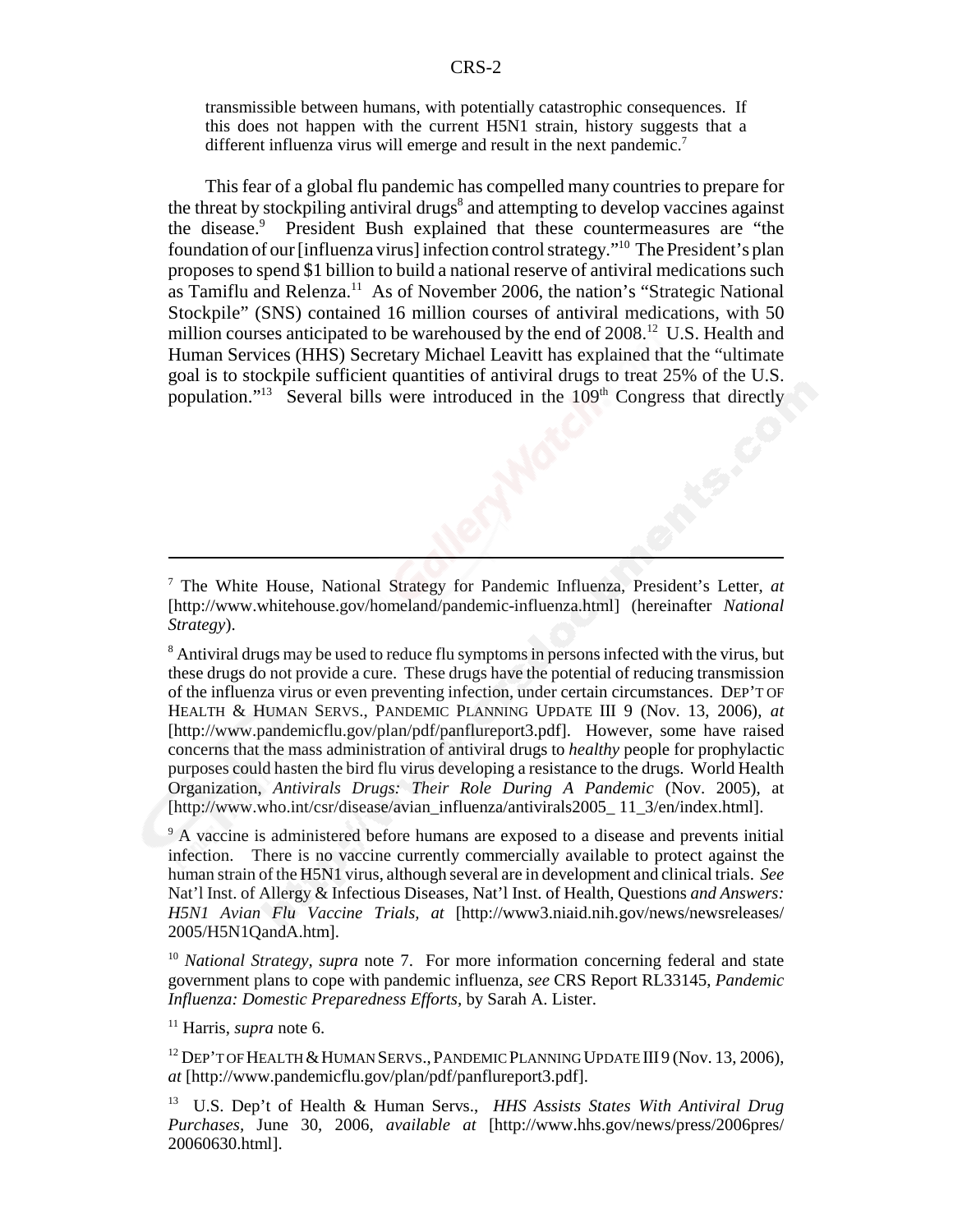addressed pandemic influenza preparedness;<sup>14</sup> one was passed, the Pandemic and All-Hazards Preparedness Act.<sup>15</sup>

**Tamiflu Production Concerns.** Oseltamivir phosphate, marketed under the brand name Tamiflu, is a prescription drug manufactured by the Swiss pharmaceutical company Roche, Inc. Tamiflu is not a vaccine, but is perhaps the most efficient antiviral treatment for influenza.<sup>16</sup> The drug eases flu symptoms by preventing the influenza virus from spreading inside the human body. Some research studies have shown that Tamiflu is effective against the H5N1 avian and human virus strains.<sup>17</sup>

However, it is unknown how well Tamiflu would work to control a pandemic.<sup>18</sup> Also, the drug must be ingested within 48 hours of the onset of flu symptoms for maximum efficacy.<sup>19</sup> This requirement raises concerns about the utility of Tamiflu, because it is often difficult for patients to realize within such a short amount of time whether their symptoms are caused by the flu or the common cold.<sup>20</sup> In addition, because Tamiflu has a shelf life of five years,  $21$  a pandemic may not strike during that time period, raising the possibility that stockpiles of the medicine may go unused and become useless.

<sup>14</sup> *See, e.g.,* S. 1912 ("Global Network for Avian Influenza Surveillance Act"), H.R. 4062 ("Pandemic Preparedness and Response Act"), S. 1880 ("National Biodefense and Pandemic Preparedness Act of 2005"), S. 1828 ("Influenza Vaccine Security Act of 2005").

<sup>15</sup> P.L. 109-417. For more information on this law, *see* CRS Report RL33589, *The Pandemic and All-Hazards Preparedness Act (S. 3678): Provisions and Comparison with Current Law and Related Proposals,* by Sarah A. Lister.

 $16$  Relenza, made by GlaxoSmithKline, is also an antiviral medicine, but it is more difficult to administer compared to Tamiflu because it must be inhaled. Tamiflu is given orally in capsule or liquid form. *See* Andrew Pollack, *Talk of Bird Flu Pandemic Revives Interest in Passed-Over Drugs,* N.Y. TIMES, Oct. 7, 2005, at C1.

<sup>&</sup>lt;sup>17</sup> Roche, Inc., *Factsheet Tamiflu*, at 3-4, *at* [http://www.roche.com/med\_mbtamiflu05e.pdf] (hereinafter *Factsheet Tamiflu*).

<sup>&</sup>lt;sup>18</sup> Some strains of avian influenza virus may have developed a resistance to Tamiflu. However, scientists speculate that a Tamiflu-resistant virus would not be transmissible from person to person, and that in any event, resistant strains would not be the ones spreading in a pandemic. David Brown, *Bird Flu Virus That Is Drug-Resistant Is Found in Vietnamese Girl,* WASH. POST, Oct. 15, 2005, at A09. Roche has asserted that scientific studies do not reveal an increased resistance to Tamiflu, and point out that, to date, there have been only three documented cases of Tamiflu resistance to avian influenza H5N1. Roche, Inc., *Update on Tamiflu: No Increase in Drug Resistance Observed,* Nov. 28, 2006, *at* [http://www.roche.com/med-cor-2006-11-28].

<sup>19</sup> *Factsheet Tamiflu, supra* note 17, at 1.

<sup>20</sup> *See* Elisabeth Rosenthal, *Better Planning Is Needed for Flu Drugs, Experts Say,* N.Y. TIMES, Oct. 19, 2005, A8.

<sup>21</sup> Roche, Inc., *Roche Prepared to Work With Government To Supply Tamiflu, at* [http://www.rocheusa.com/newsroom/current/2005/pr2005110102.html].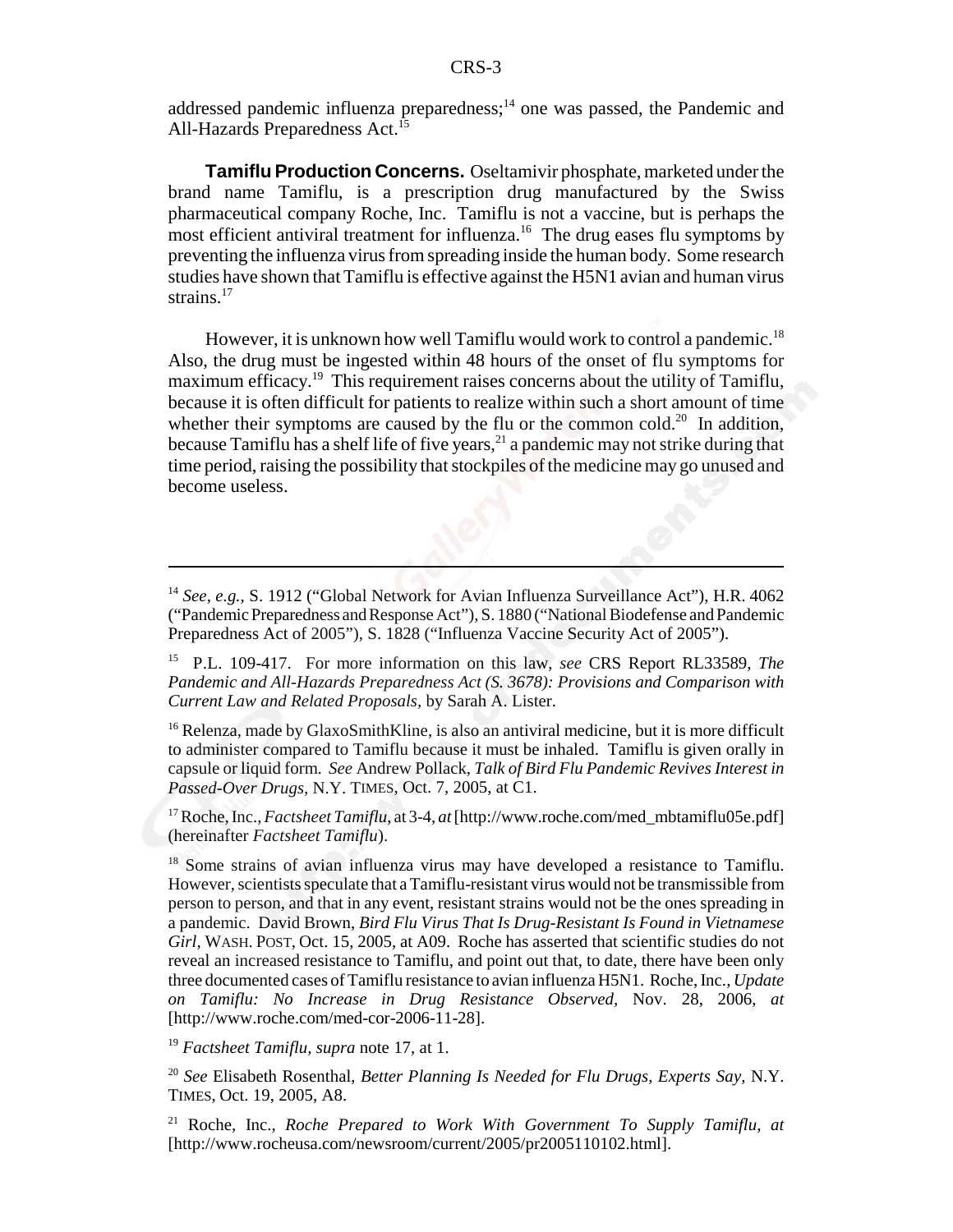Prior to 2006, Roche was the exclusive manufacturer of Tamiflu and significantly struggled to meet the strong demand for the patented drug.<sup>22</sup> According to the company, manufacturing the drug is complicated, involving ten main steps, and takes a long time, from six to eight months to produce a capsule of Tamiflu once all the raw materials have been sourced.<sup>23</sup> In November 2005, the World Health Organization estimated that, at Roche's then-present manufacturing capacity, "it will take a decade to produce enough oseltamivir [Tamiflu] to treat 20% of the world's population."24

The initial Tamiflu production shortage in 2005 prompted both international and domestic pressures on Roche to ease its patent monopoly and permit other companies to manufacture generic versions of the drug.<sup>25</sup> It was believed that such action would help to increase supplies of the flu treatment to meet the backlog of orders, as well as make the drug more affordable. However, one of the challenges of producing large quantities of Tamiflu is obtaining enough supplies of its key active ingredient, shikimic acid. This acid may be extracted from the pods of a Chinese cooking spice called star anise.<sup>26</sup> Yet there may not be enough star anise in China or elsewhere to produce Tamiflu on a massive scale.<sup>27</sup> To address this shortage, Roche began experimenting with a fermentation process using genetically altered E. coli bacteria to make the shikimic acid.<sup>28</sup> Roche has since declared that the fermentation process is more effective in producing the acid than processing star anise, and that the majority of shikimic acid is now derived from this process.<sup>29</sup>

<sup>25</sup> *See* Donald G. McNeil, Jr., *Indian Company to Make Generic Version of Flu Drug Tamiflu*, N.Y. TIMES, Oct. 14, 2005, at A3.

26 Andrew Pollack, *Is Bird Flu Drug Really So Vexing? Debating the Difficulty of Tamiflu*, N.Y. TIMES, Nov. 5, 2005, at C3.

<sup>22</sup> *See* Andrew Pollack, *Governments Pressing Roche For More of Its Flu Medicine,* N.Y. Times, Oct. 20, 2005, at C7. Sales of the once-obscure Tamiflu drug have increased from \$76 million in 2001 to approximately \$1.1 billion in 2005. Erica Bulman, *Tamiflu Patent: Two-Edged Sword*, SAN JOSE MERCURY NEWS, Nov. 12, 2005, at B1.

<sup>23</sup> *Factsheet Tamiflu*, *supra* note 17, at 4. Companies in India and Taiwan reported successfully reproducing Tamiflu in small quantities in a laboratory environment, although Roche argued that it is much more difficult and time-consuming to mass produce the drug. Nicholas Zamiska, *Generics Challenge Roche's Tamiflu Claims*, WALL ST.J.,Nov. 3, 2005, at B1.

<sup>24</sup> World Health Organization, *Antivirals Drugs: Their Role During a Pandemic* (Nov. 2005), *at* [http://www.who.int/csr/disease/avian\_influenza/antivirals2005\_11\_3/ en/index.html].

<sup>27</sup> *Id.*

<sup>28</sup> Sabin Russell, *Manufacturers Crank Out Tamiflu At a Fever Pitch,* S.F.CHRON.,Nov. 10, 2005, at A4.

<sup>29</sup> *Factsheet Tamiflu, supra* note 17, at 4.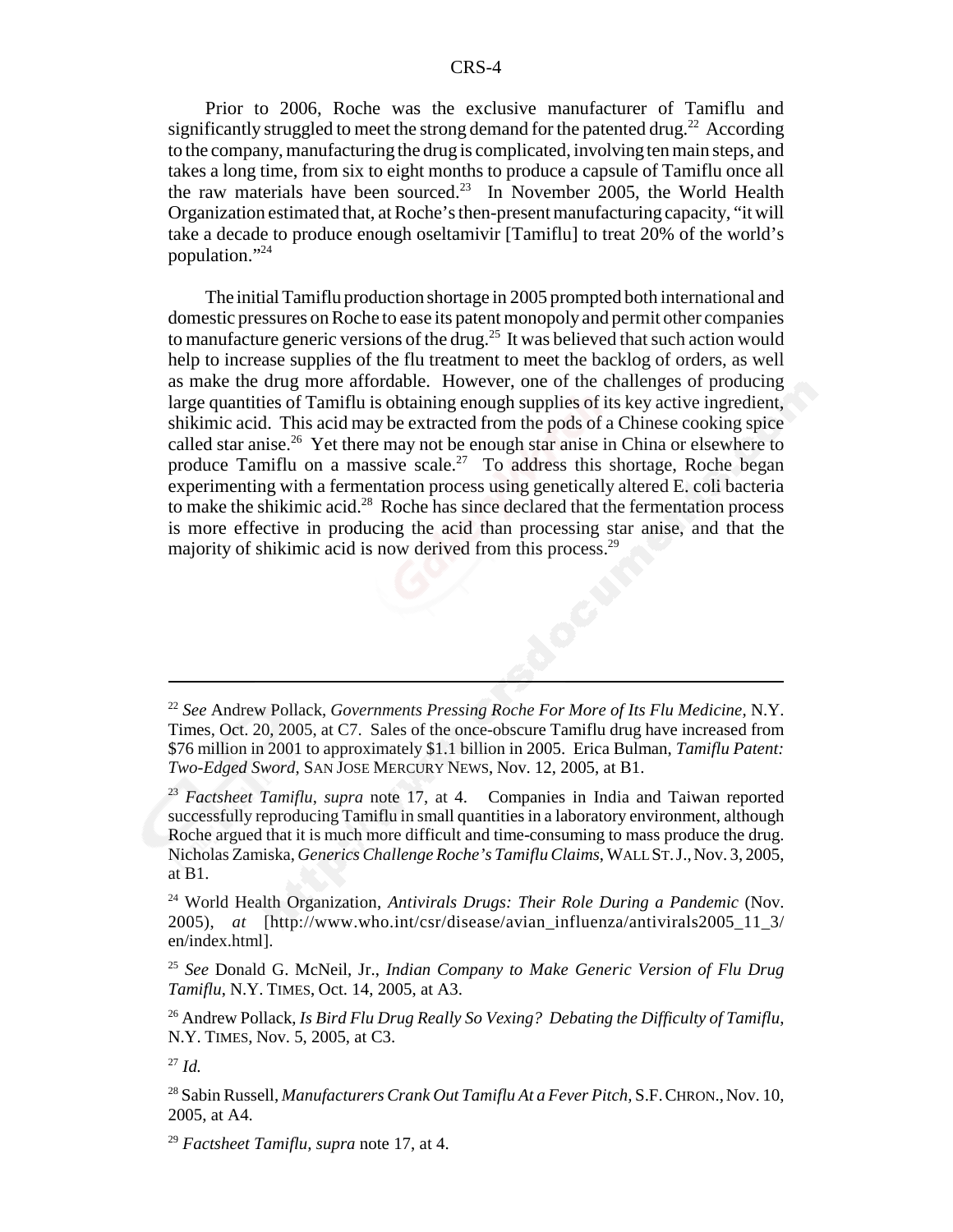### **Intellectual Property Issues**

**Patent Policy.** One of the primary purposes for United States patent law is to provide individuals and institutions with economic incentives to engage in research and development that lead to new products or processes. By granting inventors with a limited monopoly $30$  over the use of their discoveries, patent holders will be able to receive a return on investment from their creations. Without patent protection, competitors could "free ride" on the inventor's research and development efforts and easily duplicate or otherwise practice the new inventions without having incurred the costs to develop them.<sup>31</sup>

**Patent Holder Rights.** A patent holder has the right to exclude others from making, using, selling, offering to sell, and importing the protected invention.<sup>32</sup> Whoever performs any one of these five acts during the term of the invention's patent, without authorization of the patent holder, is liable for infringement. Because the Patent Act expressly states that "patents shall have the attributes of personal property,"<sup>33</sup> owners may sell their patent rights in a legal transfer called an "assignment."<sup>34</sup> Alternatively, owners may grant others a "license" to exercise one of the five statutory patent rights A license is not a transfer of ownership of the patent, but rather is the patent owner's permission to another entity to use the invention in a limited way, typically in exchange for periodic royalty payments during the term of the patent.<sup>35</sup>

**Tamiflu's Patent Dispute.** Scientists working for a California biotech company, Gilead Sciences, Inc., invented Tamiflu in 1996. To help develop the drug for U.S. Food and Drug Administration approval<sup>36</sup> and its subsequent marketing and production, Gilead licensed all its commercial and manufacturing rights to Roche in exchange for a \$50 million license fee<sup>37</sup> and royalty payments during the life of the drug's patent.<sup>38</sup> Tamiflu is patent-protected until 2016.<sup>39</sup>

In June 2005, Gilead notified Roche that it was terminating the 1996 license agreement pursuant to a clause that provides for contract cancellation due to a

32 35 U.S.C. § 271(a).

33 35 U.S.C. § 261.

34 SCHECHTER & THOMAS, *supra* note 31, at 362.

<sup>35</sup> *Id.* at 363-64 (citations omitted).

36 For more information concerning the FDA drug approval process, *see* CRS Report RL30989, *The U.S. Drug Approval Process: A Primer*, by Blanchard Randall IV.

37 Sabin Russell, *Biotech Firm Wants To Regain Control of Avian Flu Drug; Gilead Says Deal with Roche Inc. Threatens Tamiflu's Production,* S.F. CHRON., Jun. 24, 2005, at A9.

38 Nelson D. Schwartz, *The Tamiflu Tug of War,* FORTUNE, Nov. 14, 2005, at 33.

<sup>39</sup> *Factsheet Tamiflu*, *supra* note 17, at 2.

 $30$  This time period is generally twenty years from the date of filing the patent application for most inventions. 35 U.S.C. § 154.

<sup>&</sup>lt;sup>31</sup> ROGER SCHECHTER & JOHN THOMAS, PRINCIPLES OF PATENT LAW 9-13 (2d ed. 2004).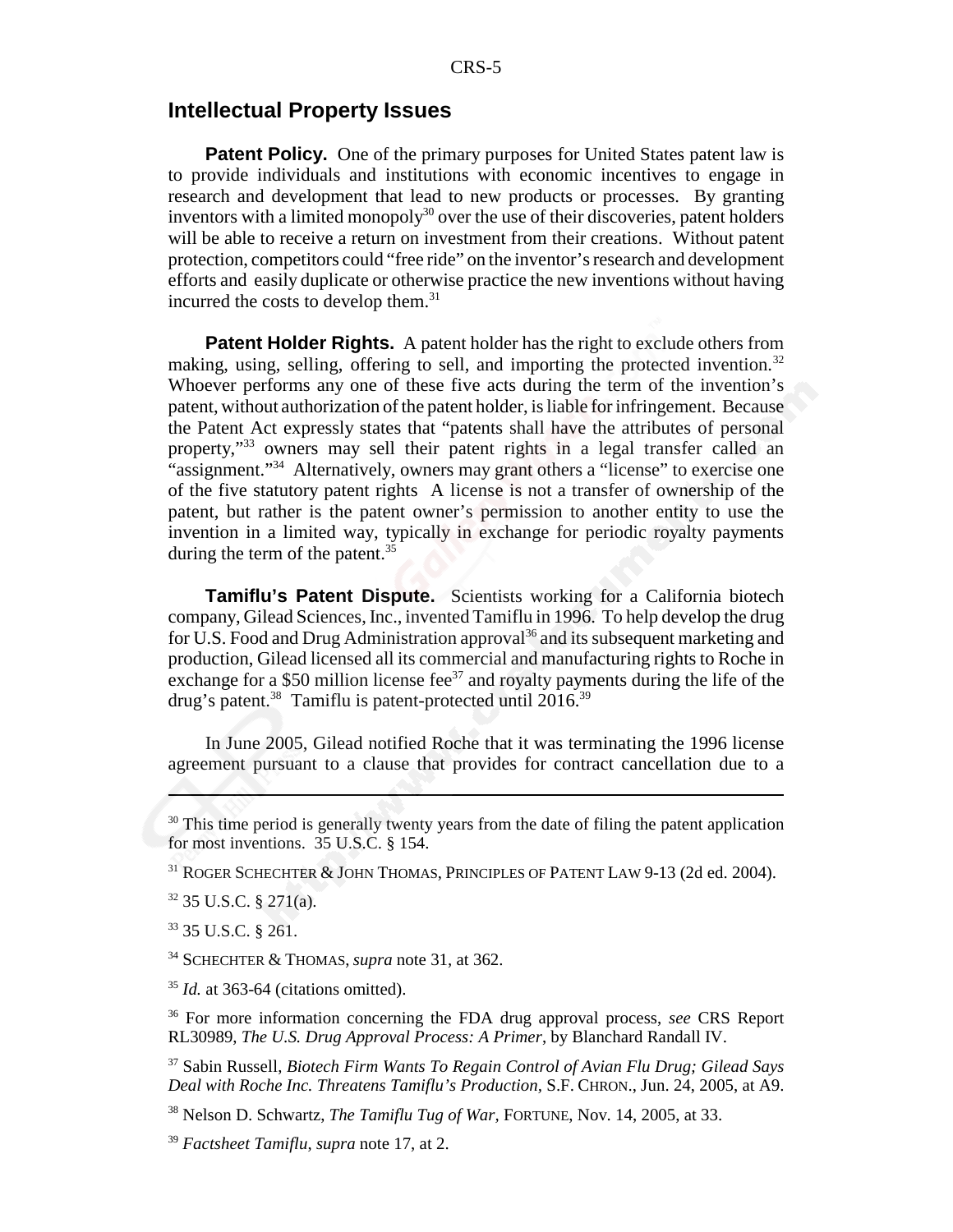"material breach" of its terms. This termination would result in a reversion of Tamiflu's manufacturing and commercial rights back to Gilead.<sup>40</sup> Gilead claimed that Roche for many years has failed to use "best efforts" to manufacture and promote the drug, and is \$18 million behind in royalty payments.<sup>41</sup> The agreement mandates an arbitration process to resolve the dispute. On November 16, 2005, the companies announced that they had reached an amicable settlement, which amends the earlier agreement.<sup>42</sup> Under the terms of the settlement, Roche will reimburse Gilead \$62.5 million in retroactive cost of goods adjustments, and Gilead will retain the \$18.2 million that Roche had paid under protest concerning royalties owed from 2001 to 2003. However, Gilead's share of the royalties on net sales of Tamiflu will remain unchanged, ranging from 14 to 22 percent depending on the volume of sales per year. Roche and Gilead will also establish joint committees to oversee the coordination of global manufacturing and commercialization, issuing third-party licenses to generic drug makers, and pandemic planning.<sup>43</sup>

**Patent Law and Public Health Crises.** Prior to the influenza pandemic threat, two other public health crises raised patent law issues: concerns over the supply of Cipro, a drug patented by the German firm Bayer, during the anthrax bioterrorism scare in late  $2001$ ;<sup>44</sup> and access to affordable medication for developing countries in the 1990s to fight the HIV/AIDS epidemic in their populations.<sup>45</sup> Some commentators had argued for "overriding" the patent rights of the drug manufacturers in those cases, in order to allow for generic suppliers to enter the market.<sup>46</sup>

Those same arguments were made in the case of Tamiflu. In early October 2005, Roche repeatedly refused to license a generic version of Tamiflu.<sup>47</sup> The company cited the complex, time-consuming, and potentially explosive drug

<sup>40</sup> Gilead Sciences, Inc., Press Release: *Gilead Delivers Termination Notice to Roche for Tamiflu Development and Licensing Agreement,* June 23, 2005, *at* [http://www.gilead.com/ wt/sec/pr\_723430].

<sup>41</sup> *Id.*

<sup>42</sup> Roche, Inc., Press Release: *Roche and Gilead End Dispute on Influenza Drug Tamiflu*, Nov. 16, 2005, *at* [http://www.roche.com/med-cor-2005-11-16].

<sup>43</sup> *Id.*

<sup>&</sup>lt;sup>44</sup> In October 2001, anthrax was sent through the U.S. mail to some members of Congress and members of the media. For more information concerning the Cipro incident and the intersection of homeland security and intellectual property law, *see* CRS Report RL32051, *Innovation and Intellectual Property Issues in Homeland Security*, by John R. Thomas.

<sup>&</sup>lt;sup>45</sup> For more information regarding the issue of access to affordable medicines for developing countries, *see* CRS Report RS21609, *The WTO, Intellectual Property Rights, and the Access to Medicines Controversy*, by Ian F. Fergusson, and CRS Report RL31066, *HIV/AIDS Drugs, Patents and the TRIPS Agreement: Issues and Options*, by John R. Thomas.

<sup>46</sup> *See generally,* James Love, *A Better Way of Stockpiling Emergency Medicines,* FINANCIAL TIMES (London), Oct. 28, 2005, at 17.

 $47$  A Roche spokesperson had stated, "Roche ... fully intends to remain the sole manufacturer of Tamiflu." *See* Sabin Russell, *Flu Vaccine Maker Won't Share Patent; Roche Rejects Calls To Allow Production of Generic Versions,* S.F. CHRON., Oct. 13, 2005, at A1.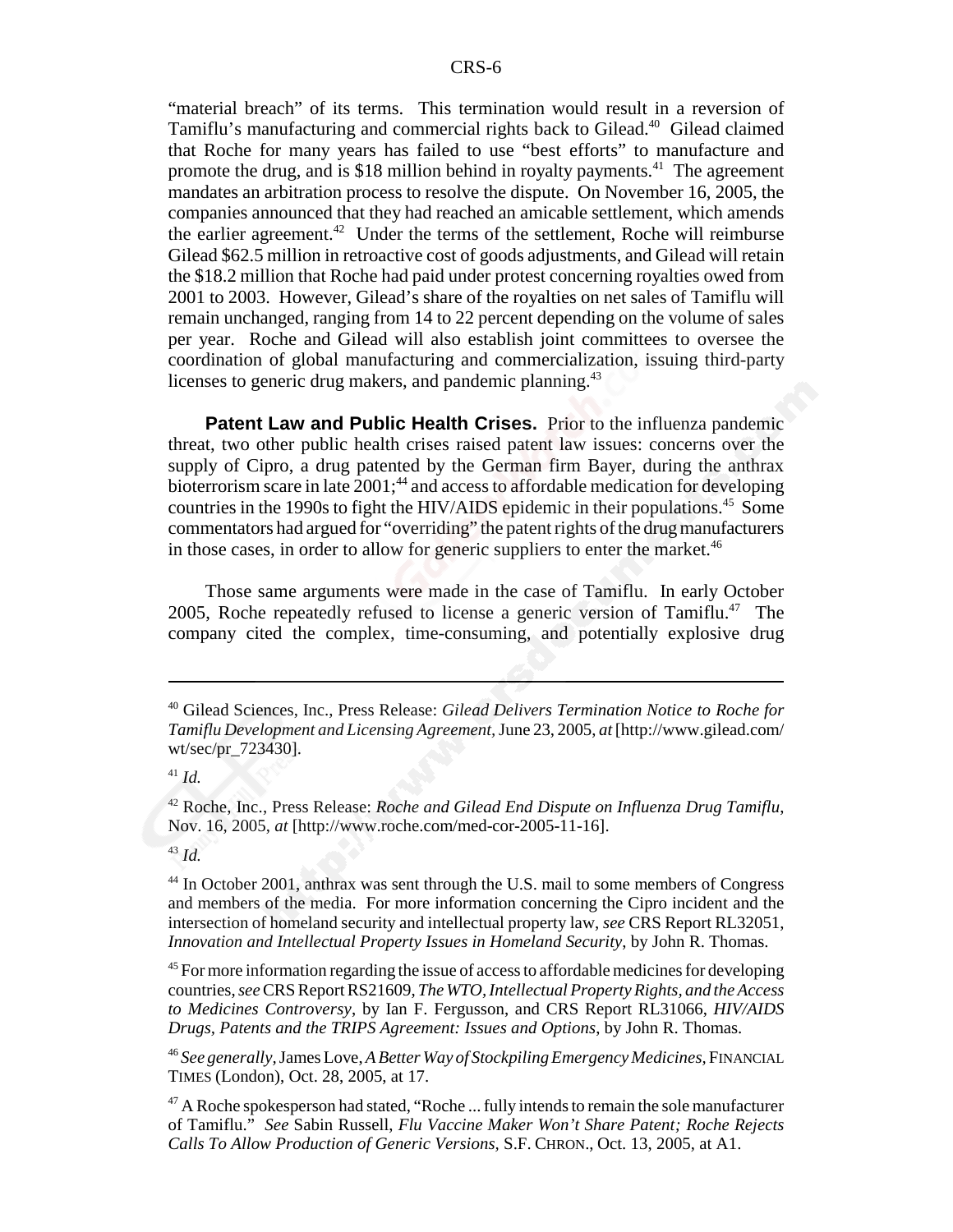manufacturing process, as the reason for retaining its exclusive rights to produce Tamiflu: "No one can do it faster. Our assumption is that it would take a generic company about three years to gear up. Therefore, it does not make sense to out-license manufacturing."48

This corporate position prompted criticism from domestic and international government leaders. Then-United Nations Secretary-General Kofi Annan argued that intellectual property laws should not prevent developing countries from obtaining supplies of Tamiflu and similar antiviral influenza medication in emergency health situations.<sup>49</sup> Senator Charles Schumer also had suggested that Congress might consider a "temporary suspension" of the Tamiflu patent if Roche did not agree to license the drug's production to other companies.<sup>50</sup> Other Members of the 109<sup>th</sup> Congress had expressed similar desire to abrogate Roche's patent rights in the interest of public health. $51$ 

Under such pressure from world leaders and politicians, Roche softened its stance and agreed to discuss sublicensing arrangements with countries and companies interested in producing generic versions of Tamiflu.<sup>52</sup> However, Roche has cautioned that sublicenses will only be issued to third parties that "can realistically produce substantial amounts of the medicine for emergency pandemic use, in accordance with appropriate quality specifications, safety and regulatory guidelines."53 In 2006, Roche expanded its capacity to manufacture Tamiflu by contracting with more than 15 external production partners.54 Roche contends that, due to its efforts to sublicense the rights to manufacture Tamiflu to these other drug companies, it will

<sup>49</sup> *Id.*

<sup>51</sup> *See* Letter from U.S. Representative Dennis J. Kucinich, et al., to Dep't of Health & Human Services Secretary Michael Leavitt (Oct. 26, 2005), *available at* [http://kucinich.house.gov/UploadedFiles/Kucinich%20anti%20viral%20comp%20licens e%20request.pdf].

52 Mark Kaufman, *Swiss Firm May Cede Bird Flu Drug Rights*, WASH.POST.,Oct. 19, 2005, at A13.

53 Roche, Inc., *Further Expansion of Tamiflu Manufacturing Capacity,* Oct. 18, 2005, *at* [http://www.roche.com/med-cor-2005-10-18].

54 These production partners include Ampac Fine Chemicals LLC, API Corporation, Clariant, DSM, FIS, Martek, Novasep/Dynamit Nobel, PHT International, PPG Industries, Sanofi-Aventis, Shaanxi Jiahe Phytochem Co and Siegfried Ltd. *Factsheet Tamiflu, supra* note 17, at 5.

<sup>48</sup> Keith Bradsher, *Pressure Rises on Producer of a Flu Drug,* N.Y. TIMES, Oct. 11, 2005, at C1.

<sup>50</sup> *See* Press Release from U.S. Senator Charles E. Schumer, "As Avian Flu Closes In On U.S., Schumer Calls for Immediate Action: Demands Suspension of Tamiflu Patent So Vaccine Can Be Mass-Produced, Dramatically Increasing Supply," *available at* [http://schumer.senate.gov/SchumerWebsite/pressroom/press\_releases/2005/PR41891.N YC%20Avian%20Flu.10.16.05.html]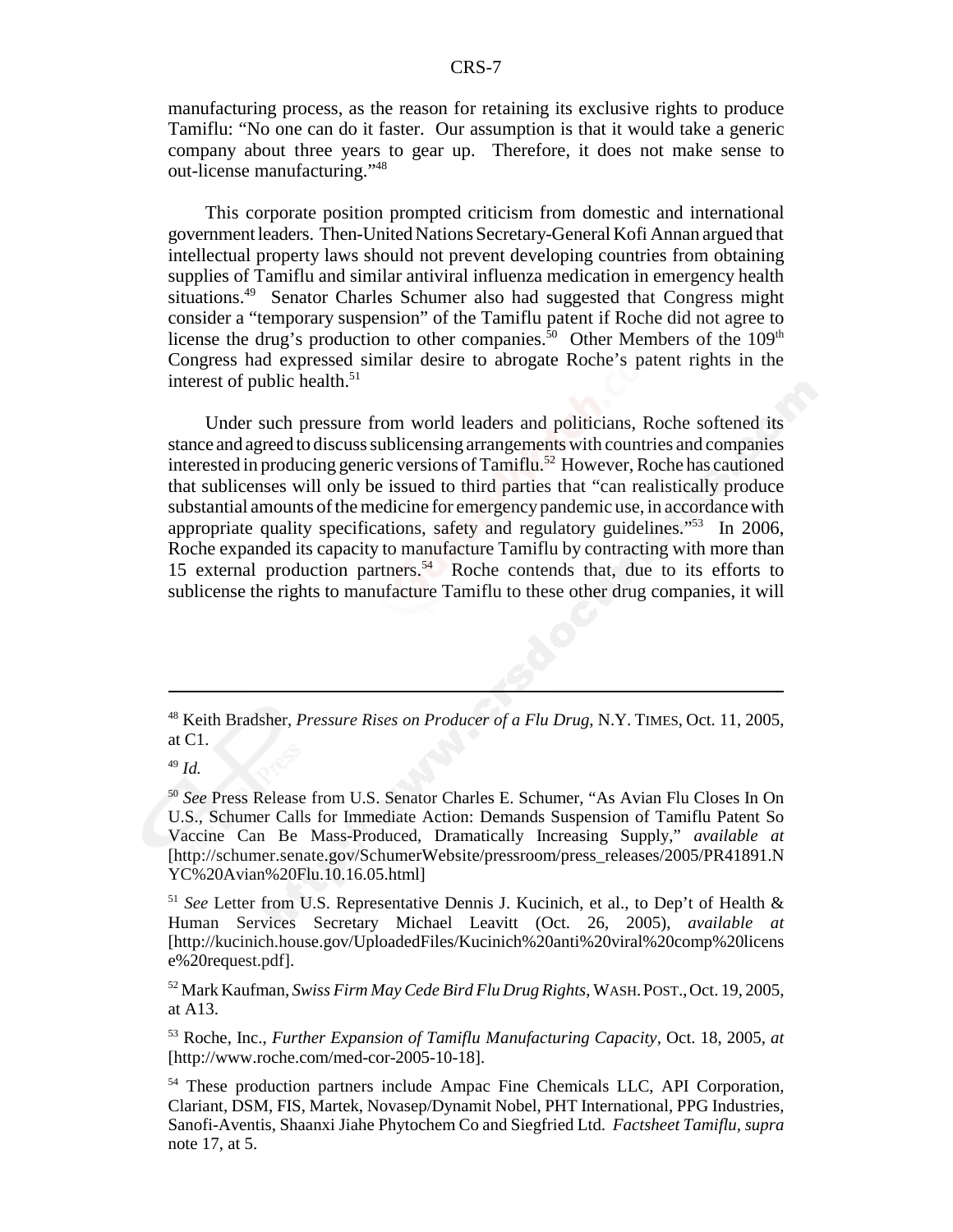have the annual capacity to produce up to 400 million treatments of Tamiflu by the end of 2006.<sup>55</sup>

### **Legal Options**

The primary legal mechanisms to accomplish permissible encroachment upon a privately owned patent include (1) compulsory licenses under a government's statutory authority to issue them; (2) compulsory licenses pursuant to an international treaty that grants this right; and (3) voluntary licensing agreements negotiated between the patent owner and third parties. This report addresses each of these options in turn.

**28 U.S.C. § 1498(a).** In the United States, the Takings Clause of the Fifth Amendment to the U.S. Constitution authorizes the federal government to take private property for public use.<sup>56</sup> Such eminent domain power over intellectual property is explicitly provided by statute, codified at 28 U.S.C. § 1498(a). This law empowers the federal government to take the intellectual property of a private entity, subject to reasonable compensation being paid to the patent holder. Section 1498(a) provides in part:

Whenever an invention described in and covered by a patent of the United States is used or manufactured by or for the United States without license of the owner thereof or lawful right to use or manufacture the same, the owner's remedy shall be by action against the United States in the United States Court of Federal Claims for the recovery of his reasonable and entire compensation for such use and manufacture.

By exercising this statutory authority, the federal government declares a "compulsory license" that allows third-party use of a patented invention without the authorization of the patent holder. If a compulsory license was issued in the case of Tamiflu, the patent holder may not enjoin generic manufacturers from producing the drug and selling it to the government for its stockpiles. The only legal remedy available to Roche would be the right to bring suit in the U.S. Court of Federal Claims to recover "reasonable and entire compensation" from the federal government.

The pharmaceutical industry warns that imposing compulsory licenses on avian flu drugs pursuant to § 1498(a) would "take away incentives for other companies to undertake the difficult and costly work of searching for new antivirals and vaccines for this possible health crisis."<sup>57</sup> Because drug products are time-consuming and expensive to develop but relatively easy to copy, the pharmaceutical industry is particularly dependent upon the patent system. Opponents of compulsory licensing

<sup>55</sup> *Id.* As of November 2006, Roche has received a total number of government orders of 200 million treatments. *Id.*

<sup>56</sup> For more information concerning eminent domain, *see* CRS Report 97-122, *Takings Decisions of the U.S. Supreme Court: A Chronology,* by Robert Meltz.

<sup>57</sup> Keith Bradsher, *Pressure Rises on Producer of a Flu Drug,* N.Y. TIMES, Oct. 11, 2005, at C1.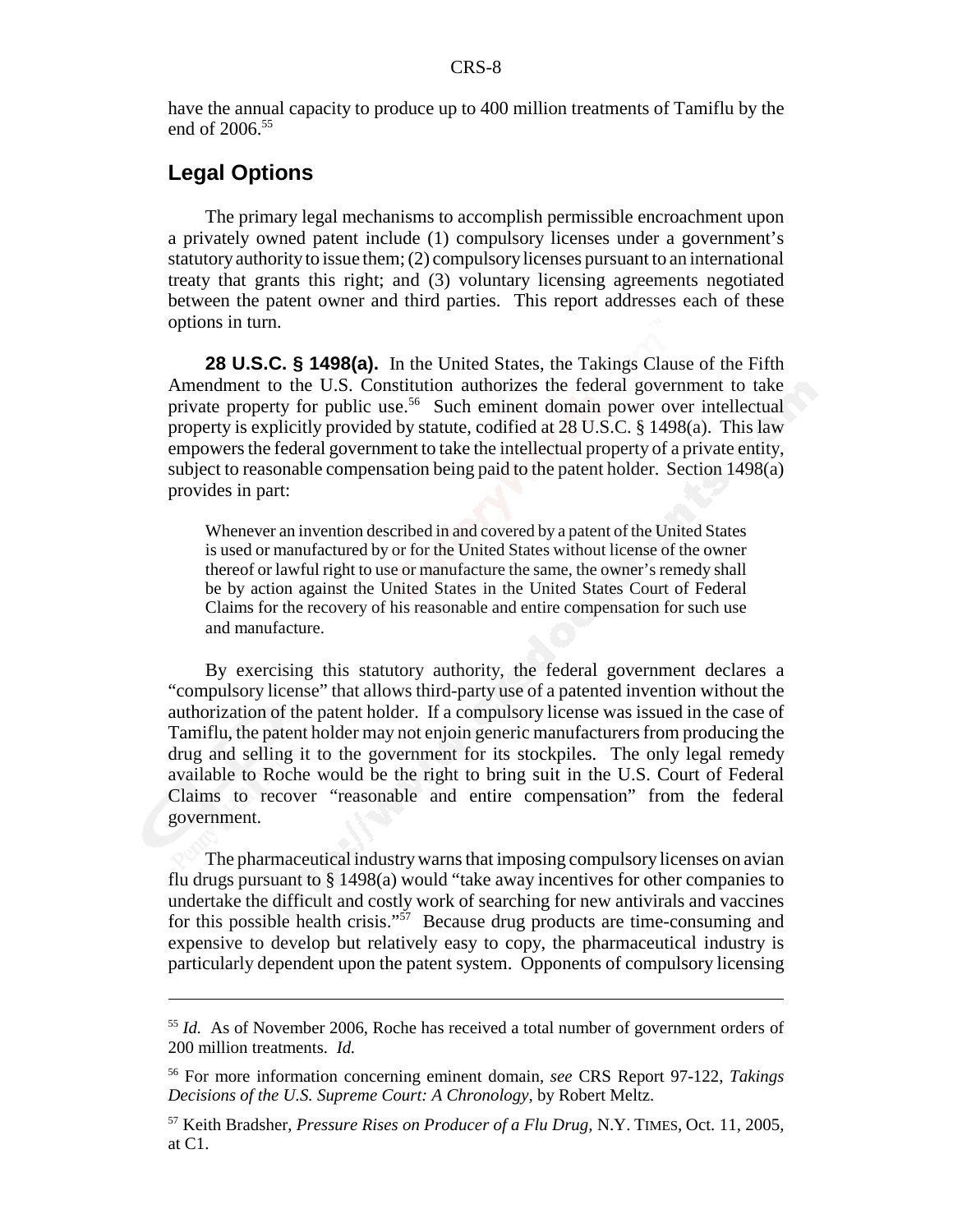argue that patent protection permits drug companies to benefit from their investment in research and development, and encourages them to continue to engage in such efforts. Some observers assert that "[b]reaking the patent through a compulsory license would actively discourage Roche from either producing the drug or lending its expertise, which would be directly counterproductive.<sup>558</sup>

At a congressional hearing on November 4, 2005, U.S. Department of Health & Human Services Secretary Michael Leavitt stated that he did not intend to issue a compulsory license for Tamiflu, because he was concerned that "violating" the patent would remove incentives for future drug research and development.<sup>59</sup> In another congressional hearing several days later, Secretary Leavitt stated that a compulsory license would probably not be needed in light of Roche's clear intent "not to let intellectual property issues to become a barrier" to generic manufacturing of Tamiflu, and Roche's demonstrated willingness to work with other companies to produce the drug. $60$ 

**TRIPS and Compulsory Licenses.** The Agreement on Trade-Related Aspects of Intellectual Property Rights ("TRIPS Agreement") is an international agreement on intellectual property that is one component of the treaties that created the World Trade Organization (WTO) in 1995. The TRIPS Agreement establishes minimum standards of protection for patents, copyrights, trademarks, and trade secrets that each WTO signatory state must give to the intellectual property of fellow WTO members.<sup>61</sup> Compliance with TRIPS is a prerequisite for WTO membership.

Article 31 of the TRIPS Agreement addresses the right of WTO member states to award compulsory licenses. This article specifies a number of procedural and substantive conditions for issuing compulsory licenses, including the following: $62$ 

- Domestic law must permit compulsory licenses to be granted.
- Manufacturing of a patented invention under a compulsory license shall be predominantly for the supply of the domestic market of the WTO member state authorizing such use.
- Authorization for such use must be terminated if and when the compulsory license's motivating circumstances cease to exist and are unlikely to recur.

<sup>58</sup> Alec Van Gelder, *Patent Nonsense on Avian Flu*, BOSTON GLOBE, Oct. 31, 2005, at A11.

<sup>59</sup> *The National Pandemic Influenza Preparedness and Response Plan - Is the U.S. Ready for Avian Flu?: Hearings Before the House Comm. on Gov't Reform,* 109<sup>th</sup> Cong., 1st Sess. (Nov. 4, 2005) (testimony of Secretary Leavitt).

<sup>60</sup> *Assessing the National Pandemic Flu Preparedness Plan: Hearings Before the House Comm. on Energy and Commerce,* 109th Cong., 1st Sess. (Nov. 8, 2005) (testimony of Secretary Leavitt).

<sup>61</sup> World Trade Organization, Understanding the WTO - Intellectual Property: Protection and Enforcement, *at* [http://www.wto.org/english/thewto\_e/whatis\_e/tif\_e/agrm7\_e.htm].

 $62$  Agreement on Trade-Related Aspects of Intellectual Property Rights, Apr. 15, 1994, art. 31, 33 I.L.M. 1197, 1209-10 (1994).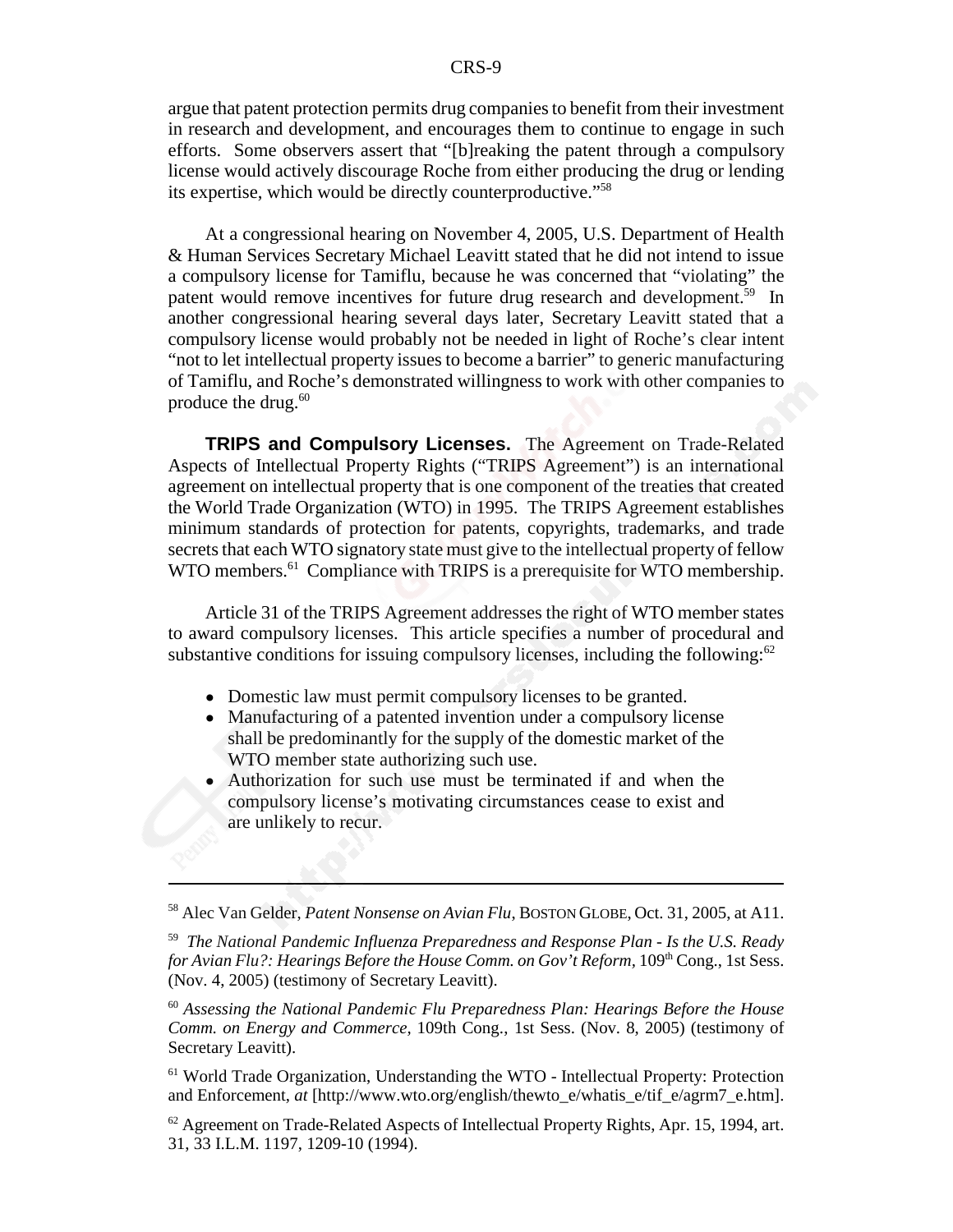- The patent owner must be paid adequate remuneration in the circumstances of each case, taking into account the economic value of the authorization.
- Under normal circumstances, the proposed user must have tried to obtain permission from the patent holder on reasonable commercial terms and conditions. If these efforts fail to obtain a voluntary license, the government may issue a compulsory license.

Notably, Article 31 does not discuss the circumstances under which compulsory licenses would be justified.<sup>63</sup> However, for "national emergencies" and "other circumstances of extreme urgency," Article 31 provides that a compulsory license may issue without the proposed user having to first make an effort to obtain a voluntary license from the patent holder.<sup>64</sup> This time-saving, "national emergency" provision in TRIPS was clarified by the WTO in November 2001 and again in August 2003. The November 14, 2001 "Declaration on the TRIPS Agreement and Public Health" (Doha Declaration) affirms that the TRIPS Agreement "can and should be interpreted and implemented in a manner supportive of WTO Members' right to protect public health and, in particular, to promote access to medicines for all."65 In addition, the Doha Declaration explains that each WTO member state "has the right to determine what constitutes a national emergency or other circumstances of extreme urgency, it being understood that public health crises, including those relating to HIV/AIDS, tuberculosis, malaria and other epidemics, can represent a national emergency or other circumstances of extreme urgency."66

Confronted with these public health emergencies, WTO members with insufficient or no manufacturing capacities in the pharmaceutical sector may be unable to make effective use of compulsory licensing under the TRIPS Agreement.<sup>67</sup> The WTO's proposed solution to this problem was announced on August 30, 2003, when the WTO General Council issued a decision that allows member states, meeting certain strict conditions, to import generic versions of drugs produced under compulsory licenses issued by other countries. Specifically, this "Paragraph 6 Agreement" permits a waiver of Article 31(f) of the TRIPS Agreement, which specifies that compulsory licenses are to be used predominantly for the supply of the domestic market. $68$  Thus, countries that produce generic drugs under a compulsory

<sup>65</sup> *Id.* at para. 4.

<sup>66</sup> *Id.,* at para. 5c.

<sup>67</sup> *Id.,* at para. 6.

<sup>63</sup> *See* World Trade Organization, *Declaration on the TRIPS Agreement and Public Health,* para. 5b, WT/MIN(01)/DEC/2 (adopted Nov. 20, 2001), *available at* [http://www.wto.org/english/thewto\_e/minist\_e/min01\_e/mindecl\_trips\_e.htm] ("Each member has the right to grant compulsory licences and the freedom to determine the grounds upon which such licences are granted.").

<sup>64</sup> World Trade Organization, *Compulsory Licensing of Pharmaceuticals and TRIPS, at* [http://www.wto.org/english/tratop\_e/trips\_e/public\_health\_faq\_e.htm].

<sup>68</sup> World Trade Organization, *Implementation of Paragraph 6 of the Doha Declaration on the TRIPS Agreement and Public Health,* WT/L/540 (Aug. 30, 2003), available at (continued...)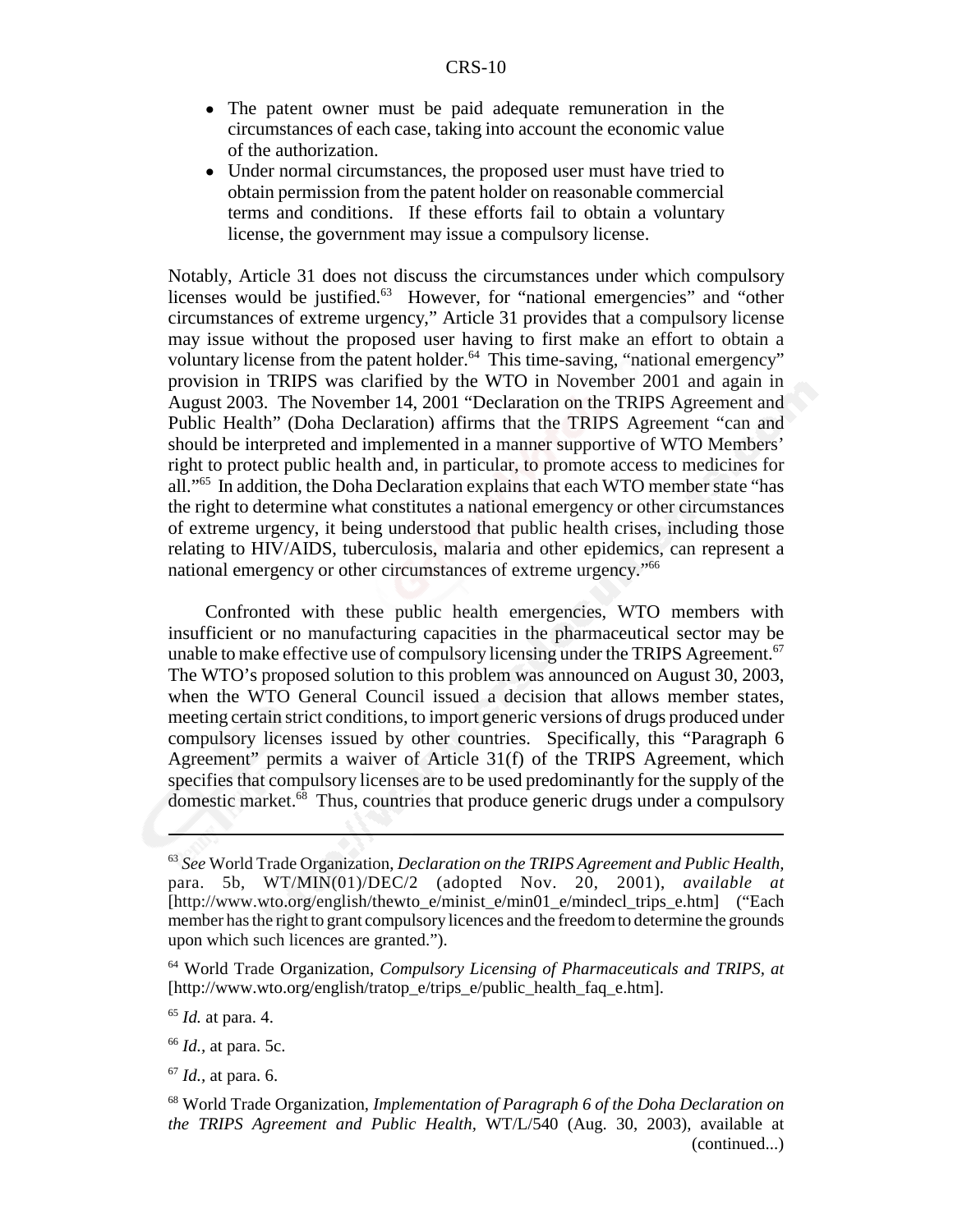license may export them to other WTO members that are unable to manufacture the medicine to meet their urgent needs.

As many nations attempt to stockpile antiviral drugs to prepare for the possible bird flu pandemic, the TRIPS "national emergency" provision for compulsory licenses has garnered public interest as a possible way to increase the production and supply of Tamiflu.<sup>69</sup> However, at the time of the Paragraph 6 Agreement, the United States and 22 other developed countries decided to "opt-out" of using the compulsory license system as importers, under any and all circumstances.<sup>70</sup> Some observers have speculated that the reason for this decision is to discourage compulsory licensing and put pressure on developing countries not to use it.<sup>71</sup> An official in the Office of the U.S. Trade Representative has explained, however:

In the negotiations leading up to this solution, developed nations as a whole recognized that it was not appropriate for us to import pharmaceuticals under this system devised to assist poor countries and agreed not to divert attention and resources away from countries the system was intended to benefit. It was also apparent that the United States was not a country that lacked manufacturing capacity, given our robust pharmaceutical manufacturing base and the prevalence of thriving U.S. innovative and generic pharmaceutical industries.72

Yet this opt-out may now effectively prevent developed countries from importing generic versions of Tamiflu made by companies in countries that exercise Article 31 compulsory license authority or in which Tamiflu is not patent-protected.<sup>73</sup>

 $68$  (...continued)

<sup>[</sup>http://www.wto.org/english/tratop\_e/trips\_e/implem\_para6\_e.htm]. On December 6, 2005, the WTO General Council agreed to make the August 2003 "waiver" a permanent amendment to the TRIPS Agreement. At least two-thirds of the membership of the WTO must ratify the amendment by December 1, 2007, for the amendment to go into effect for those WTO Members that adopt it. The United States formally adopted the amendment on December 17, 2005. World Health Organization, *Members OK Amendment to Make Health Flexibility Permanent,* Dec. 6, 2005, *at* [http://www.wto.org/english/news\_e/pres05\_e/pr426  $e.html$ .

<sup>69</sup> Uta Harnischfeger, *Groups Want WTO Rules Eased Over Bird Flu*, Associated Press Financial Wire, Oct. 25, 2005, *available at* [http://www.iatp.org/tradeobservatory/ headlines.cfm?refID=77225].

<sup>70</sup> Statement of General Council Chairperson*,* WT/GC/M/82 (Nov. 13, 2003), (excerpt from the minutes of the General Council meeting of Aug. 30, 2003), *available at* [http://www.wto.org/english/tratop\_e/trips\_e/gc\_stat\_30aug03\_e.htm].

<sup>71</sup> James Love, *What Bush Did Not Explain About Bird Flu*, Nov. 1, 2005, *available at* [http://www.huffingtonpost.com/james-love/what-bush-did-not-explain\_b\_9968.html].

<sup>72</sup> Letter from Victoria Espinel, Victoria Espinel, Acting Assistant United States Trade Representative for Intellectual Property, to James Love, *available at* [http://www.cptech.org/ip/health/tamiflu/ustr02092006.pdf].

<sup>73</sup> *See* Letter from James Love to U.S. Trade Representative Rob Portman (Oct. 14, 2005), *available at* [http://www.cptech.org/ip/birdflu/ustr-birdflu.html]. Tamiflu is not patentprotected in several countries, including Thailand, the Philippines, and Indonesia. *Factsheet* (continued...)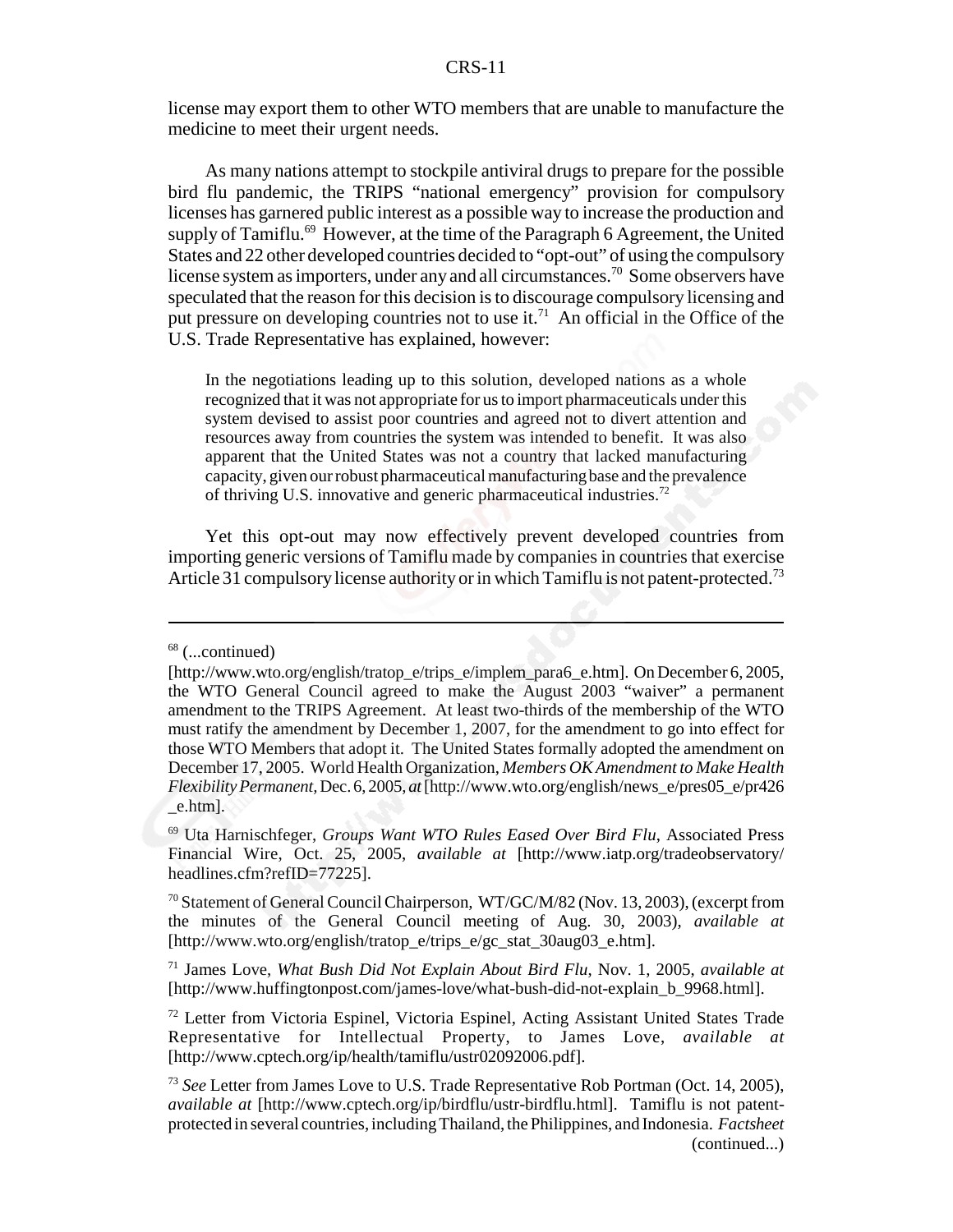With Roche's production capacity limitations affecting the ability of countries to procure enough Tamiflu to treat their populations, the United States' decision to optout has become the focus of increased criticism and appeal for change.<sup>74</sup> A bill was introduced in the 109<sup>th</sup> Congress that would direct the U.S. Trade Representative to notify the WTO General Council that the U.S. declares itself an "eligible importing member" for Paragraph 6 purposes, and that it withdraws its name from the opt-out list of countries.<sup>75</sup> However, in a congressional hearing on November 8, 2005, Department of Health & Human Services Secretary Michael Leavitt downplayed the consequences of the opt-out decision, arguing that in a global pandemic situation, each country will likely only have access to what it produces domestically, as countries will want to keep domestically-produced flu drugs inside their own borders.76

**Sublicensing Agreements.** If Tamiflu was subject to a compulsory license, Roche would still be entitled to receive three to five percent royalties. However, Roche would have no ability to control the sale price of the drug, and a cheaper generic version would mean smaller royalty payments.77 Roche thus would prefer an alternative to the use of compulsory licensing, which are sublicensing agreements voluntarily negotiated by the company with third-parties of its choosing.<sup>78</sup>

Sublicensing agreements are contracts that permit other companies to manufacture and market generic versions of Tamiflu, in exchange for the companies paying licensing fees to Roche and agreeing to certain conditions. For example, the agreements may restrict the sale of generic Tamiflu to emergency government stockpiles, prevent re-exports of the drug, and time-limit the sublicense.<sup>79</sup> An advantage of a sublicensing scheme is that generic companies can seek and obtain

<sup>75</sup> H.R. 4392 was introduced by Representative Thomas H. Allen on November 18, 2005, and referred the same day to the House Committee on Ways and Means. No further action was taken on the bill before the adjournment of the 109<sup>th</sup> Congress.

<sup>76</sup> *Assessing the National Pandemic Flu Preparedness Plan: Hearings Before the House Comm. on Energy and Commerce,* 109th Cong., 1st Sess. (Nov. 8, 2005) (testimony of Secretary Leavitt).

77 Erica Bulman, *Tamiflu Patent: Two-Edged Sword,* SAN JOSE MERCURY NEWS, Nov. 12, 2005, at B1.

78 Roche, Inc., *Roche Announces Further Progress in Tamiflu Production Expansion,* Nov. 7, 2005 (stating that Roche is willing to "negotiate with any partner about granting a license [for Tamiflu] at equitable conditions.... Selection criteria are quality, technical ability, capacity and the speed of bringing that capacity on stream.").

 $73$  (...continued)

*Tamiflu, supra* note 17, at 6.

<sup>74</sup> *Id.; see also* Statement of Consumers International to TRIPS Council (Oct. 25, 2005), *available at* [http://www.consumersinternational.org/shared\_asp\_files/uploadedfiles/ EC5FF641-1FF9-4F8F-AF7C-AE669EF7242A\_TRIPSCouncilstatement1.doc].

<sup>79</sup> James Kanter, *Roche Offers To Negotiate on Flu Drug,* N.Y. TIMES, Oct. 19, 2005, at C1.